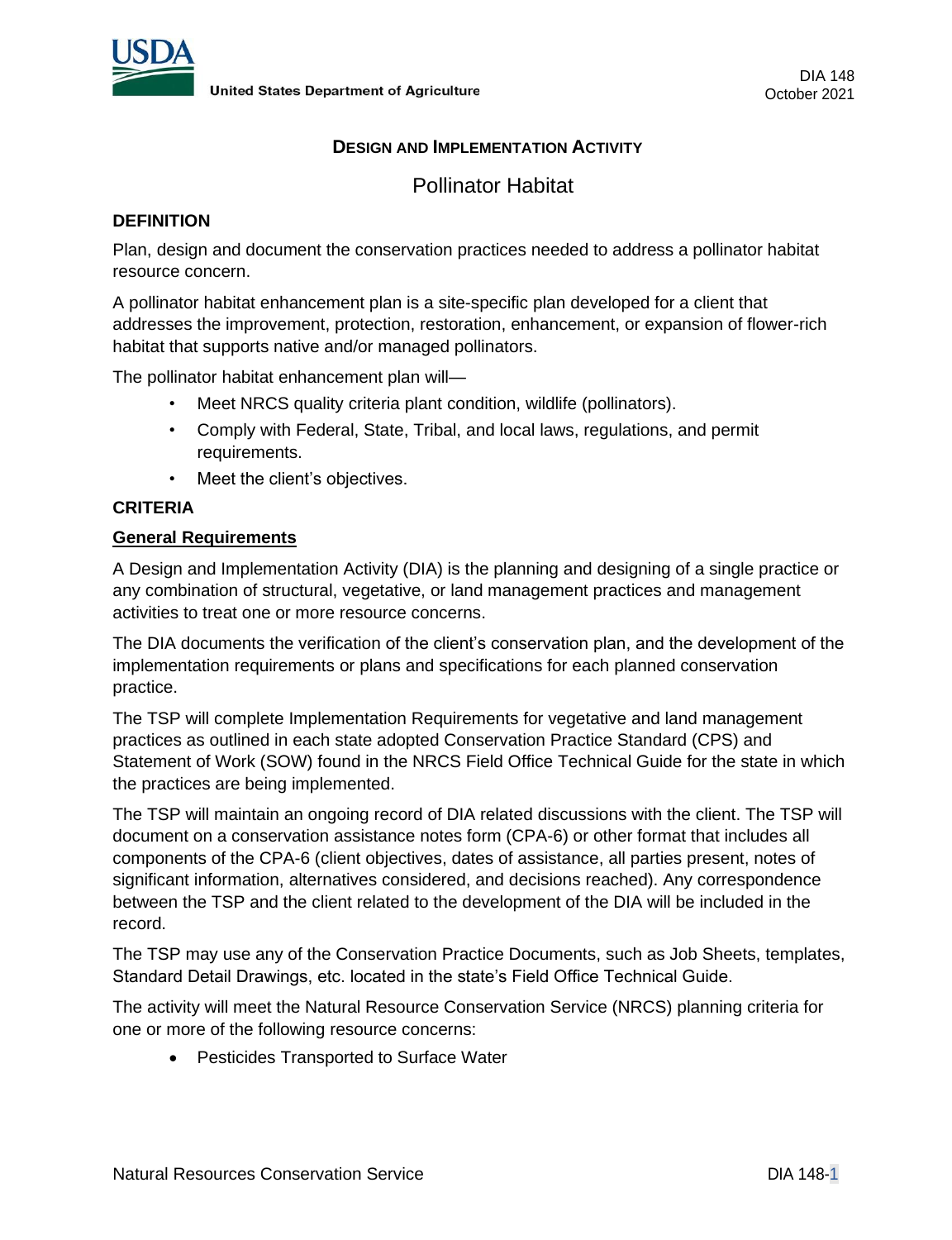- Pesticides Transported to Groundwater
- Plant Productivity and Health
- Terrestrial Habitat for Wildlife and Invertebrates

The activity will meet one or more conservation practices that also will meet the state adopted NRCS Conservation Practice Standards (CPS) and Statements of Work (SOW) included in the client's conservation plan or EQIP Contract and include at least one of following:

| Code | <b>Practice Name</b>                                 |
|------|------------------------------------------------------|
| 327  | <b>Conservation Cover</b>                            |
| 340  | Cover Crop                                           |
| 342  | <b>Critical Area Planting</b>                        |
| 386  | Field Border                                         |
| 390  | Riparian Herbaceous Cover                            |
| 391  | Riparian Forest Buffer                               |
| 393  | <b>Filter Strip</b>                                  |
| 420  | <b>Wildlife Habitat Planting</b>                     |
| 422  | <b>Hedgerow Planting</b>                             |
| 595  | Pest Management Conservation System                  |
| 643  | Restoration of Rare or Declining Natural Communities |
| 645  | <b>Upland Wildlife Habitat Management</b>            |
| 647  | Early Successional Habitat Development/Management    |

# **DELIVERABLES**

**Two copies (hardcopy or electronic) of the plan must be developed—one for the client and one for the NRCS field office.** At the client's request, Technical Service Provider (TSP) can deliver NRCS's copy to the NRCS Field Office. The client's copy must include the implementation requirements or plans, specifications, operation and maintenance, and quality assurance plan, unless the client requests other documents from this section. The NRCS copy must include all items identified herein. An additional electronic copy of the plan should also be uploaded on NRCS Registry.

# **1. Cover Page**

Cover page reporting the technical services provided by the TSP. Cover page(s) must include the following:

- a. Client information: Name, farm bill program, contract number, and contract item number.
- b. TSP information: name, address, phone number, email, TSP number, TSP expiration date; and county of service.
- c. Farm identification:
	- i. Farm name, owner name, street address, and county/state.
	- ii. Primary phone number of the client.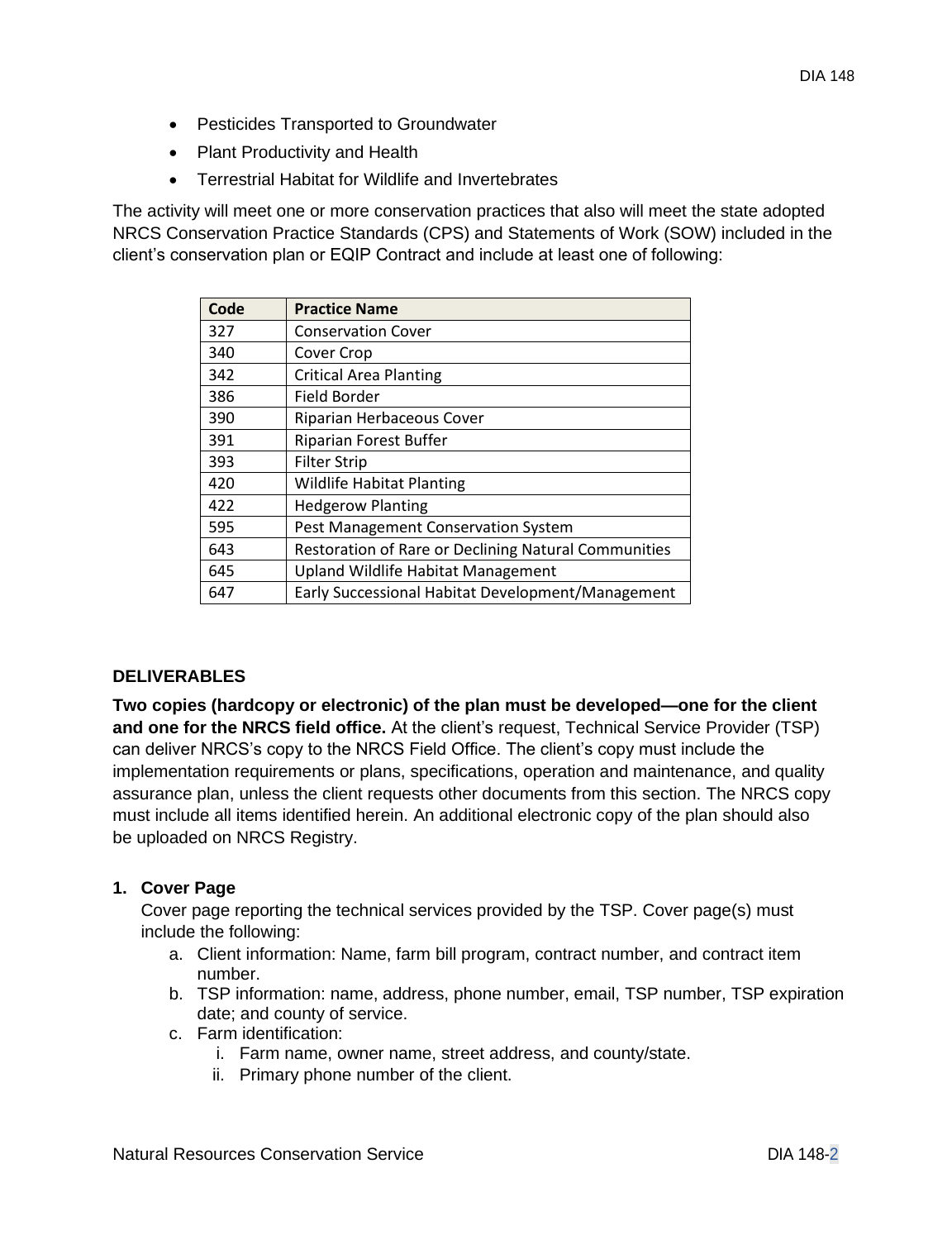# **iii. List of all practice and/or scenario designs included in this plan.**

- d. Statement by TSP that services provided:
	- i. Comply with all applicable Federal, State, Tribal, and local laws and requirements.
	- ii. Meet applicable NRCS standards, specifications, and program requirements.
	- iii. Are consistent with the conservation program goals and objectives for which the program contract was entered into by the client.
	- iv. Incorporate alternatives that are both cost effective and appropriate to address the resource issues.
- e. TSP certification statement: signature and date.
- f. Client acceptance statement:
	- i. A statement that the plans and specifications adequately represent existing conditions and the selected preliminary design alternatives, and the client understands and will abide with the operation and maintenance plans.
	- ii. Signature of the client and date the client received the plans.
- g. Block for NRCS reviewer acceptance (to be completed by NRCS).

# **2. Conservation Assistance Notes and Correspondence**

- a. Conservation Assistance Notes (NRCS-CPA-6) or other format that includes all components of the CPA-6.
	- i. Document the client's objectives.
	- ii. Document each interaction with the client, include notes and results of that interaction, date, and initials of the TSP.
	- iii. Document each site visit, activity in the field, results of each site visit, all parties present, date, and initials of the TSP.
- b. Any correspondence between the TSP and the client relating to the development of the DIA.

# **3. Maps**

- a. Maps to include, but not be limited to:
	- i. General location map of the implementation areas showing access roads to the location.
	- ii. Conservation Plan map (this may consist of several maps to account for the entire implementation area). This map may be obtained from the client.
	- iii. Other maps, as needed, with appropriate interpretations.
- b. At a minimum, all maps developed for the DIA will include:
	- i. Title block showing:
		- Map title.
		- Client's name (individual or business).
		- Prepared with assistance from USDA NRCS
		- Assisted By [TSP planner's name].
		- Name of applicable conservation district, county, and State.
		- Date prepared.
	- ii. Map scale.
	- iii. Information needed to locate the implementation area, such as geographic coordinates, public land survey coordinates, etc.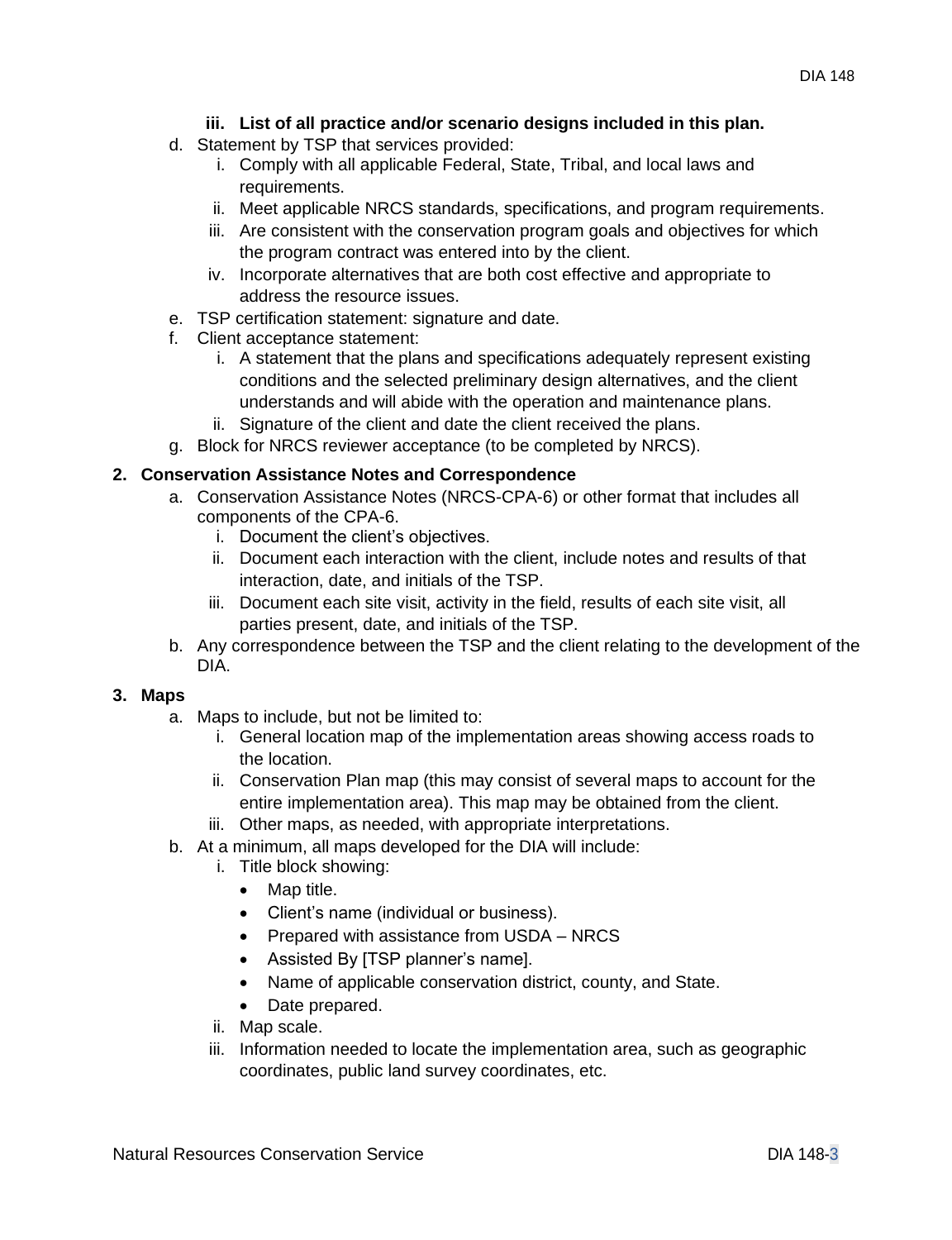- iv. North arrow.
- v. Appropriate map symbols and a map symbol legend on the map or as an attachment.

# **4. Planning**

- a. Identify Client Objectives such as:
	- i. Improve pollination service provided by wild (unmanaged) bees by:
		- Increasing floral diversity and ensuring continuous and diverse bloom.
		- Increasing undisturbed habitat/ground (including the creation of alkali or other ground-nesting bee beds).
		- Increasing nesting opportunities for tunnel-nesting bees.
		- Providing pollinator refuge from insecticide exposure or other disturbance.
	- ii. Improve pollination service provided by managed bees by:
		- Increasing floral diversity and ensuring continuous and diverse bloom.
		- Providing readily accessible clean water.
	- iii. Increase diversity and availability of butterfly host plants.
	- iv. Increase abundance of beneficial insects important for pest management.
	- v. Improve cost efficiency (e.g., removal of marginal crop land from production and/or improvement of produce quality from enhanced pollination).
	- vi. Maintain or improve wildlife habitat.
	- vii. Beautify the landscape.
	- viii. Provide pollinator populations with refuge from pesticides.
	- ix. Change or adjust pesticide use to reduce hazards for pollinator populations.
- b. Identify/Document Existing Conditions
	- i. Create the conservation plan map including field boundaries, streams, surface waters, wetlands, fences, and land uses.
	- ii. Acquire a soils map and appropriate soil descriptions for the land use and resource concerns.
	- iii. Identify the number of acres available.
	- iv. Use an appropriate habitat assessment, evaluation, or Habitat Suitability Index model and (when available) the ecological site description to define the existing conditions for wildlife.
	- v. Document the existing management practices and activities on cropped and noncropped portions of the property.
- c. Document the Desired Future Conditions/Goals
	- i. Develop the plant species composition plan that will benefit a diverse pollinator community (i.e., at least nine species of flowering plants, three of which are in bloom at any one time during the early, mid, and late periods of the growing season.

**Note:** if the planting is designed to support adjacent insect-pollinated agriculture, then:

- Minimize bloom competition with insect-pollinated crops.
- Take care to avoid plants that may serve as crop pest or disease hosts.
- Design for the minimal weed competition.
- ii. Include, where appropriate, larval host plants or important forage plants for declining species (e.g., milkweed as Monarch butterfly host plants).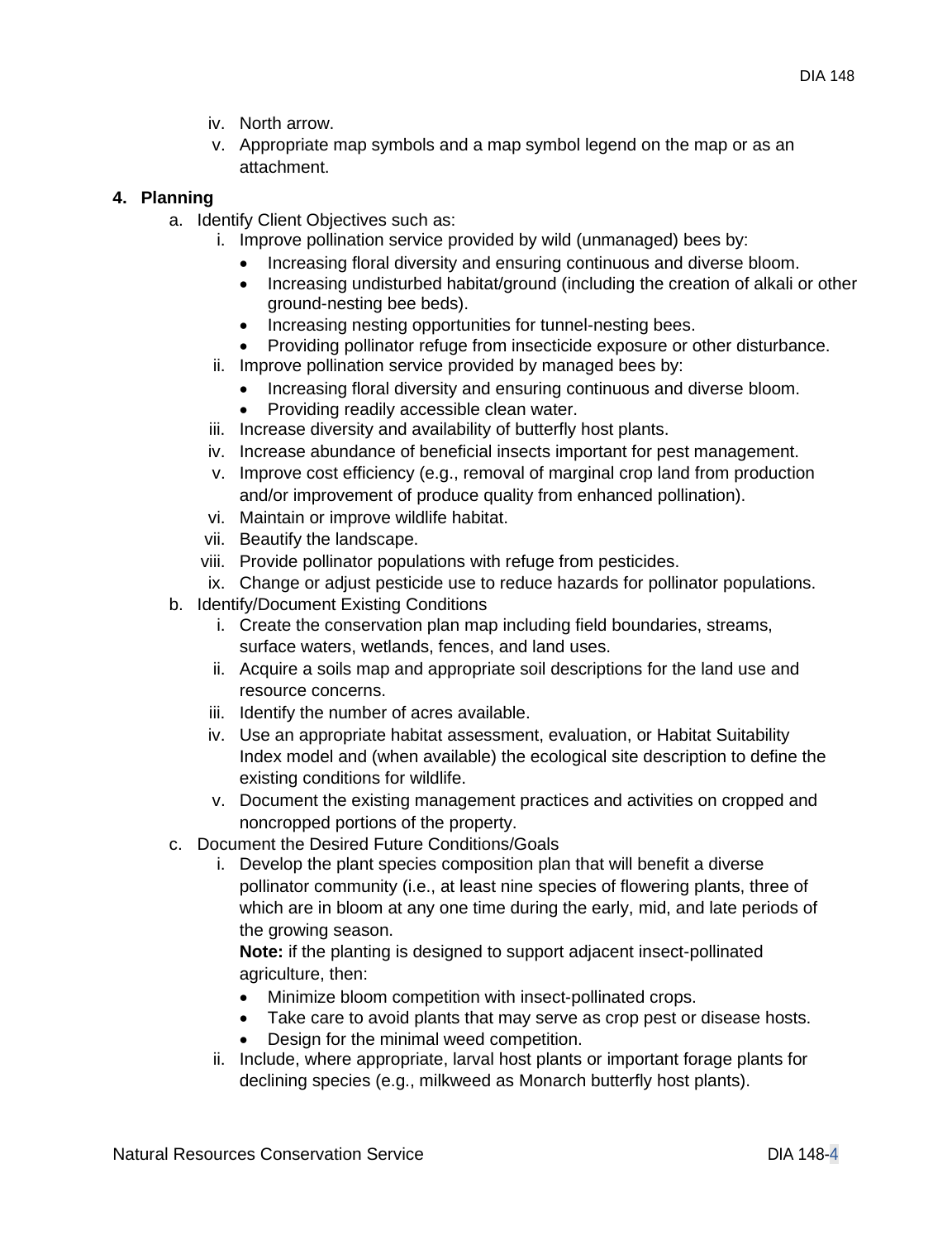- iii. Where appropriate, identify areas of undisturbed pollinator habitat such as—
	- No till areas appropriate for ground-nesting bees.
	- Overgrown bunch grasses, thatch or undisturbed ground for bumble bee nest sites.
	- Host plants for butterflies.
	- Tree cavities, standing dead trees, exfoliating bark (e.g., in riparian or adjacent land) for wood-nesting bees.

### d. Document—

- i. The estimated flowering season for each of the pollinator-friendly forage plant species.
- ii. Pesticides used that may pose a hazard to pollinators.
- iii. If providing crop pollination services, record the crops to be pollinated.
- iv. [Optional] Identify the expected or targeted pollinators and time-frame (date range) of visits.
- e. Monitoring Plan Identify specific dates and data to be recorded.

# **5. Documentation**

- a. Include and update, when needed, the client's conservation plan.
- b. A record of the alternatives developed (a minimum of two alternatives must be developed)
- c. A record of the preferred alternative for each habitat type, which includes:
	- i. PLU label (name, number, or both).
	- ii. Client objectives and desired future habitat condition.
	- iii. NRCS practice name and code.
	- iv. Amount to be applied.
	- v. Brief description of the planned practice (practice narrative).
	- vi. Date the planned practice is scheduled to be implemented.
	- vii. As needed, applicable "Conservation Practice Overview" sheets or other prepared material.
	- viii. Operation and maintenance agreements and procedures.
	- ix. Available maps, sketches, and designs resulting from the planning process that will be useful to the client in implementing the plan.
- d. Resource assessment results for pollinators.
- e. Pesticide exposure risk assessment for all habitat areas and, if appropriate, a plan to minimize or eliminate the risk of exposure to bee-toxic pesticides in all habitat areas.
- f. Quality assurance activities that are required during installation to ensure the equipment, materials, and installations meet the design intent, function properly, and can be certified as meeting the plans and specifications.
- g. Other information as required in the CPS Statement of Work, including but not limited to, practice purpose, list of permits, facilitating practices, and state required items that affect safety and other environmental concerns

#### **6. Implementation Requirements**

- a. Develop written Implementation Requirements for each planned (non-engineering) conservation practice included in the preferred alternative, including facilitating practices.
	- i. Include, as a minimum, all items listed in each CPS "Plans and Specifications" section.